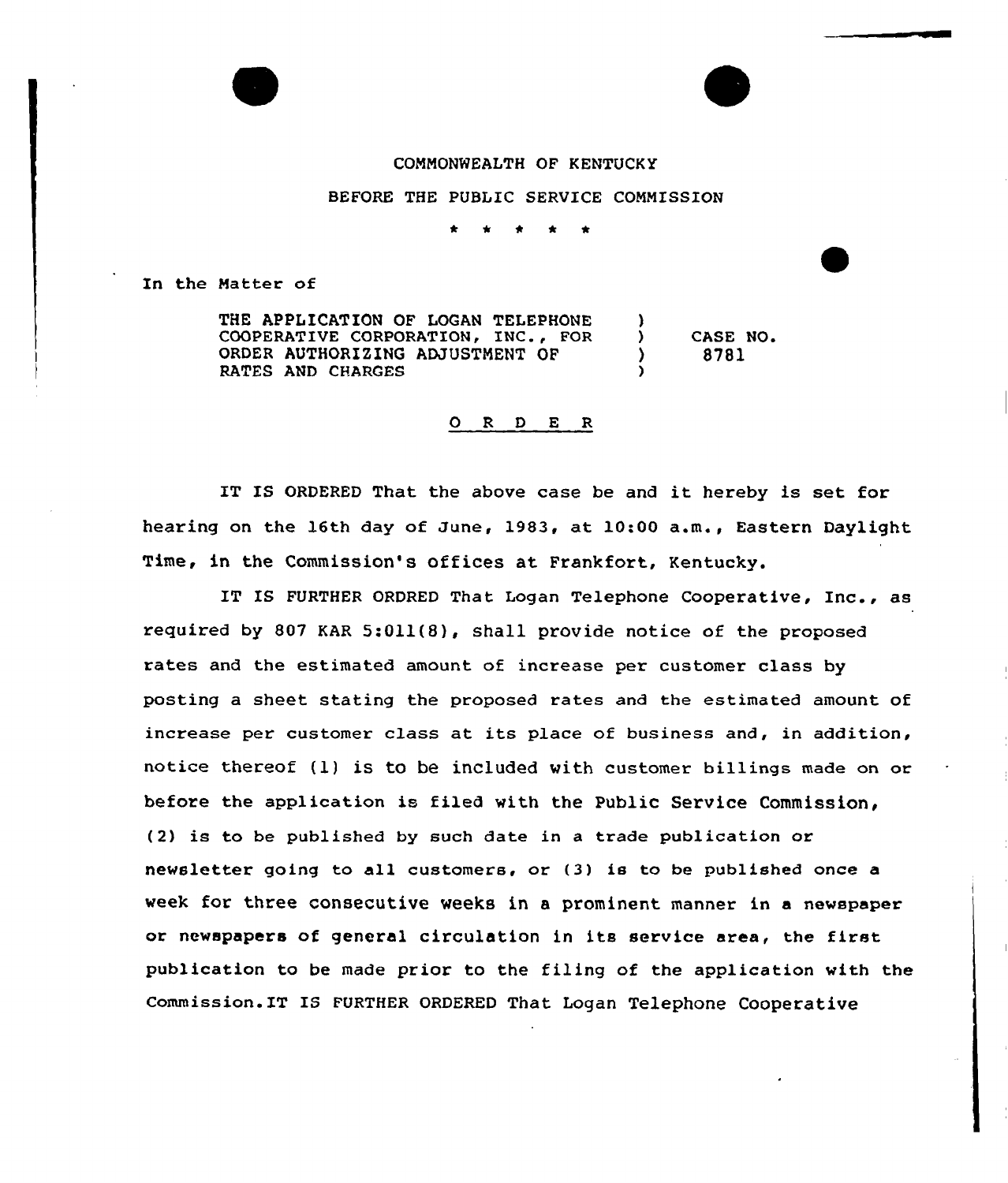Corporation, Inc., as required by 807 EAR 5:Oll(8), shall include in the notice or publication a statement to the effect (1) that any corporation, association, body politic or person may, by motion within 30 days after receiving notice of the proposed rate changes, request leave to intervene: (2) that the motion to intervene should be submitted to the Public Service Commission, 730 Schenkel Lane, P. O. Box 615< Frankfort, Kentucky, 40602, and should set forth the grounds for the request including the status and interest of the party; and (3) that a copy of the application and testimony is available for inspection (name of location or locationsj and that copies of the applicaton and testimony may be obtained by each intervenor in this proceeding by contacting the applicant at a name and address to be stated in the notice or pulication. Each notice or publication shall also contain the following language:

> The rates contained in this notice are the rates proposed by Logan Telephone Cooperative Corporation, Inc. However, the Public Service Commission may order rates to be charged that differ from these proposed rates. Such action may result in rates for consumers other than the rates in this notice.

IT IS FVRTHER ORDERED That where notice of the hearing pursuant to KRS 424.300 is published by Logan Telephone Cooperative Corporation, Inc. in <sup>a</sup> newspaper, it shall be published in <sup>a</sup> newspaper of general circulation in the areas that will be affected one time not less than <sup>7</sup> nor more than 21 days prior to the hearing giving the purpose, time, place and date of hearing.

 $-2 -$